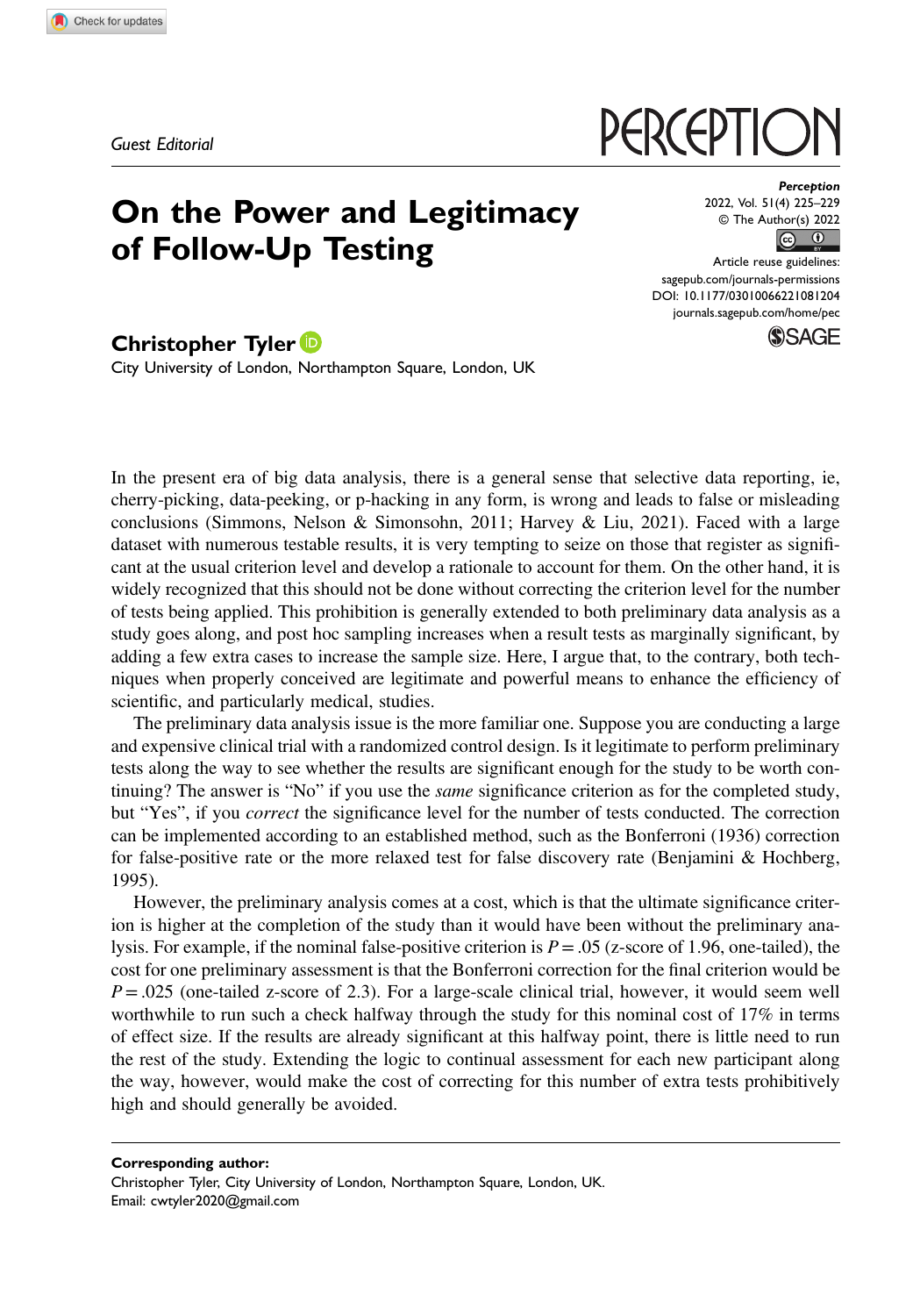Another key issue, however, is the technique of post hoc sampling of results from large-scale data analyses such as occur in genetic studies, functional magnetic resonance imaging (fMRI), or large-scale correlation or functional connectivity analyses. The procedure known as "p-hacking" consists of overviewing the results of large numbers of statistical tests on such data and drawing conclusions from those that exceed the significance criterion, without correction for large number of test applications (Head et al., 2015). Conversely, applying the Bonferroni correction for, say, a million tests (which could easily occur in an fMRI connectivity analysis to and from half-a-dozen regions of interest, or regions of interest, to the rest of the voxels in the brain) would nearly triple the z-score required to reach significance (from 1.96 to 5.3), which is a high cost to pay for proper adjustment to this degree of multiple test application.

Here one should draw a profound distinction between the illegitimate procedure of uncorrected p-hacking on a completed dataset and the valid procedure of post hoc sample incrementing to bolster near-significant results. Suppose you have conducted a randomized intervention study on 10 cases and achieved a significance level of  $P = .06$ , just short of the required level of  $P < .05$ . Is it legitimate to add one more case to the sample to see if it would boost the significance to reach the criterion level? This tempting approach is widely regarded as illegitimate massaging of the dataset to manufacture falsely significant results, but this verdict does not stand up to a detailed analysis. It is in fact a perfectly legitimate approach to unearthing true effects near the margin of significance for a particular sample.

There are two hypotheses as to the underlying distribution giving rise to such a marginally significant result. One is that it was an outlier result from a null distribution with zero effect size relative to the control. The other is that it was representative sample with a legitimate effect that just missed the specified significance criterion due to an insufficient sample size.

Suppose you have tested 10 cases and obtained a P value of 0.06 (two-tailed, ie .03 area in each tail). Is this close enough to the  $P < .05$  significance criterion to motivate continued testing to see if the p value would improve? Consider the 11th case. On the *null* hypothesis, the expected  $P$  value for this case is .5, implying a strong likelihood that the combined P value should increase (be degraded) rather than decrease (improve). If this extra participant's data are to move the needle of the group as a whole from .06 to below the  $P < .05$  criterion, its individual value must be well below even this .05 criterion level. And, moreover, the criterion has to be corrected to  $P \lt \mathcal{E}$ .025 (Bonferroni, 1936) to account for the use of an additional test. In fact, to reach this criterion, the individual significance level for the one extra participant would need to be  $P = .000004$  (or .0003 each for two new participants.) (These  $P$  values may seem extreme, but they only correspond to effect z-scores of about 5 and 3, respectively, which are readily obtainable in psychophysical and brain imaging results.) So this analysis shows that, while adding one or two extra participants is highly *unlikely* to improve the outcome on the null hypothesis, if the outcome does improve to the requisite degree there is an extremely strong likelihood that there must have been a *true effect* in operation across the sample. On average, adding one or two extra participants will just dilute the result if there is no underlying effect, but should inspire full confidence in the presence of an effect if the significance does, in fact, improve.

For completeness, one can calculate general results for the probability of generating false positives as a function of the size of the (second) follow-up sample, assuming the null hypothesis (Figure 1). The larger is the follow-up sample, the lower is the probability of it generating a falsepositive result, scaled by the size of the initial sample. The important point to note is that the proportion of false positives generated by the follow-up procedure is always less than the false-positive rate for the initial sample (horizontal line at 0.03, corresponding to the boundary of the falsepositive region for each tail of the two-tailed distribution).

The region of greatest interest is where both the initial sample and the follow-up sample are small (lower left corner of Figure 1), where the inclusion of the follow-up test produces a *large*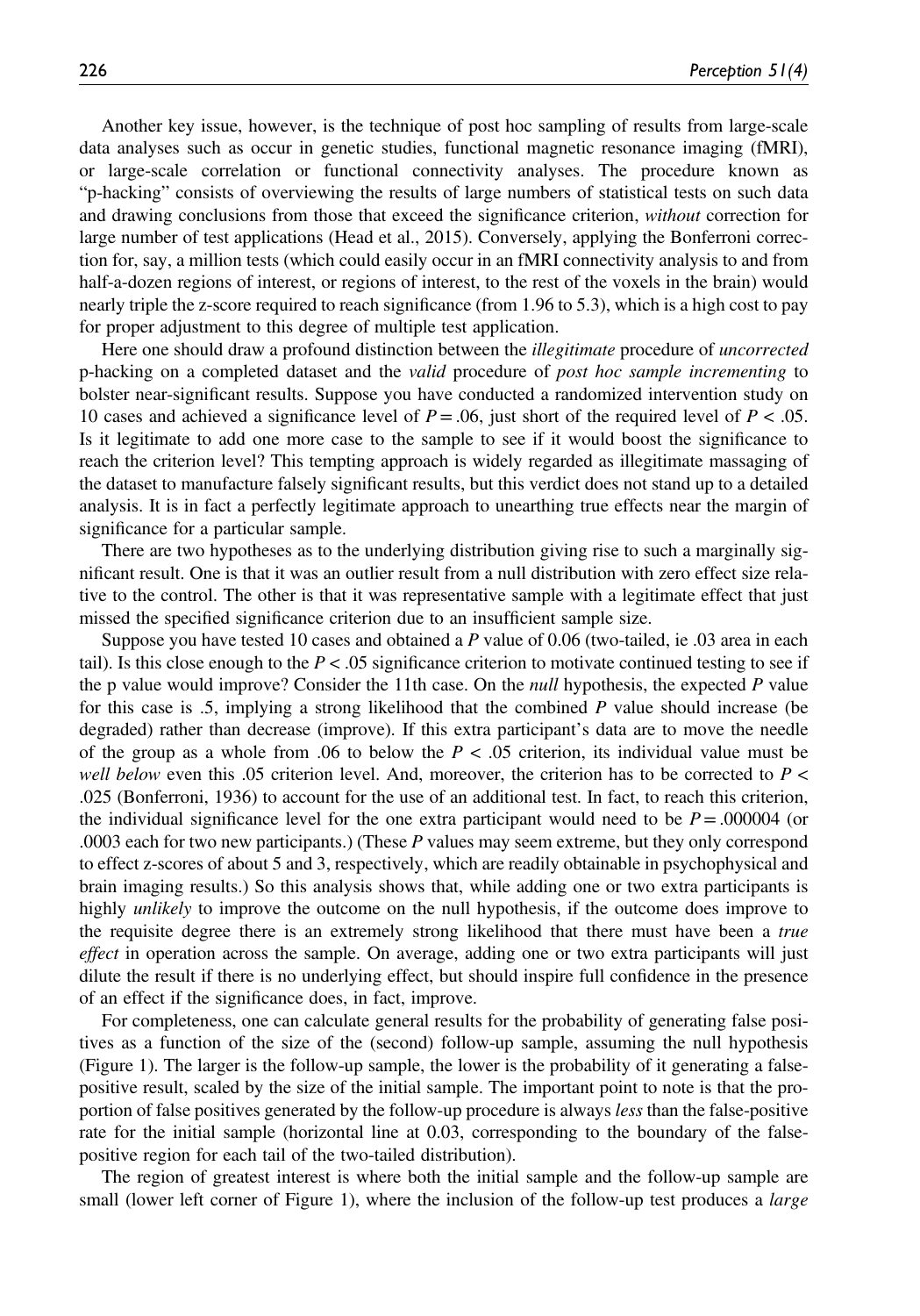

Figure 1. Plots of the proportional of false positives in a combined initial + follow-up sample, for initial samples of n = 10 to 160, at an initial significance level of P = .06 (ie 6% false positives), plotted as a function of the size of the follow-up sample. Note that the combined false-positive rate is always lower than the original false-positive rate (horizontal black line), and is reduced below the corrected significance criterion for a second test (blue dashed line) for small initial samples.

reduction in the false-positive rate. When the initial sample is small (eg 8 or 16), this reduction extends to below the corrected significance criterion for a second test (ie the Bonferroni correction from  $P < .025$  to  $P < .0125$  in each tail, horizontal blue dashed line in Figure 1) even for one extra participant. Such a reduction implies that the inclusion of one or a few extra participants radically decreases the false-positive rate in small initial samples that initially exceeded the two-tailed  $P < 0.5$ criterion (at  $P = .06$  overall, in these examples).

This analysis shows that it is *always advantageous* to run follow-up tests for an initial sample that was close to significance, given that the appropriate correction for multiple tests is applied. This is a legitimate strategy that is inappropriately bundled under the pejorative term "p-hacking". It is not the same as the illegitimate procedures of either running multiple tests without applying the appropriate statistical correction, or the specific form of that approach consisting of increasing the sample size until a significant result is obtained, which again implies the application of multiple tests without correction of the false-positive rate.

In overview, this analysis contradicts that of Simmons, Nelson and Simonsohn (2011), who present simulation data showing that extra samples beyond an original sampling of either 10 or 20 samples tend to *increase* the false-positive rate under the null hypothesis (based on purely random sampling variations). This is an obvious result given a fixed significance criterion, and the obvious solution is to correct the false-positive rate for the number of extra tests required at each step, as in the standard Bonferroni correction applied here. Bizarrely, however, these authors reject this standard approach on the grounds that it opens up the testing procedure to uncontrolled degrees of freedom by sloppy investigators. They don't seem to recognize that the rigorous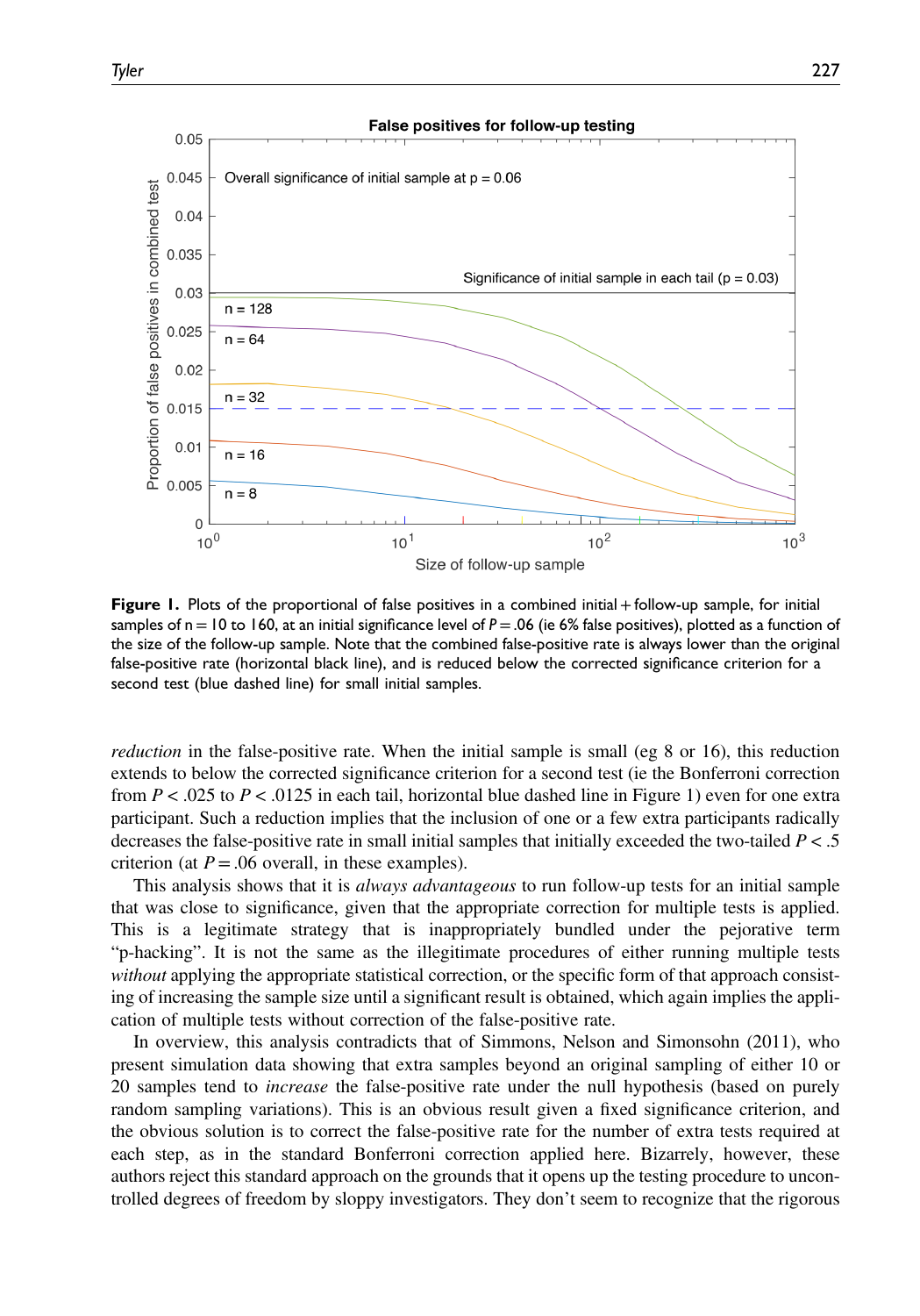specification of the procedure through the appropriate Bonferroni correction completely corrects for the uncontrolled bias they are complaining about, as long as it is fully specified and meticulously followed.

As a result, the same authors reject the use of small samples, arbitrarily recommending a sample size of 20 participants for any psychological study, on the grounds that investigators are too slapdash to handle smaller samples with appropriate rigor. Application of such recommendations would summarily reject a large proportion of perceptual studies, which rarely extend to study samples of this size, typically preferring to obtain more extensive datasets across many independent variables for smaller study samples. This strategy has long been accepted in perception studies, but tends to encounter resistance from reviewers familiar with the different demand characteristics of studies in the cognitive sciences, which are oriented toward large study samples for restricted experimental designs with as small as  $2 \times 2$  experimental conditions. The goal of this editorial is thus to provide the rigorous statistical rationale for a flexible sampling approach to studies using small sample sizes, particularly when it is difficult to recruit larger numbers of appropriate participants or when extensive data are obtained from each one. In these cases, appropriate correction for the number of tests applied, such as by the Bonferroni or Akaike (1974) criteria for the adjustment of the significance level, can provide the full correction for unwarranted false positives due to chance fluctuations.

Recently, Hessels and Hooge (2021) also critiqued the current emphasis on over-formalized hypothesis testing, which they oppose in favor of a more nuanced approach to science that gives full reign to the power of exploratory research to generate ideas about how to develop relevant hypotheses. This advocacy of exploratory procedures is consonant with the present argument in support of properly structured exploratory analyses. It should be noted, however, that they may have overstated the rigidity of hypothesis development from existing theories, since if a result disconfirms the predictions from all existing theories, the creative development of a novel theory or extension to the best current theory is the essential next step, and can in principle proceed on the basis of prior data without further exploratory research.

#### Declaration of Conflicting Interests

The author declares no potential conflicts of interest with respect to the research, authorship, and/or publication of this article.

#### Funding

The author disclosed receipt of the following financial support for the research, authorship, and/or publication of this article: This work was supported by the National Eye Institute (grant number R01EY030155).

#### ORCID iD

Christopher W. Tyler **D** <https://orcid.org/0000-0002-1512-4626>

#### **References**

- Akaike, H. (1974). A new look at the statistical model identification. IEEE Transactions on Automatic Control, 19(6), 716–723.<https://doi.org/10.1109/TAC.1974.1100705>
- Benjamini, Y., & Hochberg, Y. (1995). Controlling the false discovery rate: A practical and powerful approach to multiple testing. Journal of Royal Statistical Society: Series B, 57(1), 289–300. [https://doi.org/10.1111/j.](https://doi.org/10.1111/j.2517-6161.1995.tb02031.x) [2517-6161.1995.tb02031.x](https://doi.org/10.1111/j.2517-6161.1995.tb02031.x).
- Bonferroni, C. E. (1936). Teoria statistica delle classi e calcolo delle probabilità. Pubblicazioni del Istituto Superiore di Scienze Economiche e Commerciali di Firenze.
- Harvey, C. R., & Liu, Y. (2021). Uncovering the iceberg from its tip: A model of publication bias and p-hacking. Social Science Research Network. 1–32.<https://doi.org/10.2139/ssrn.3865813>